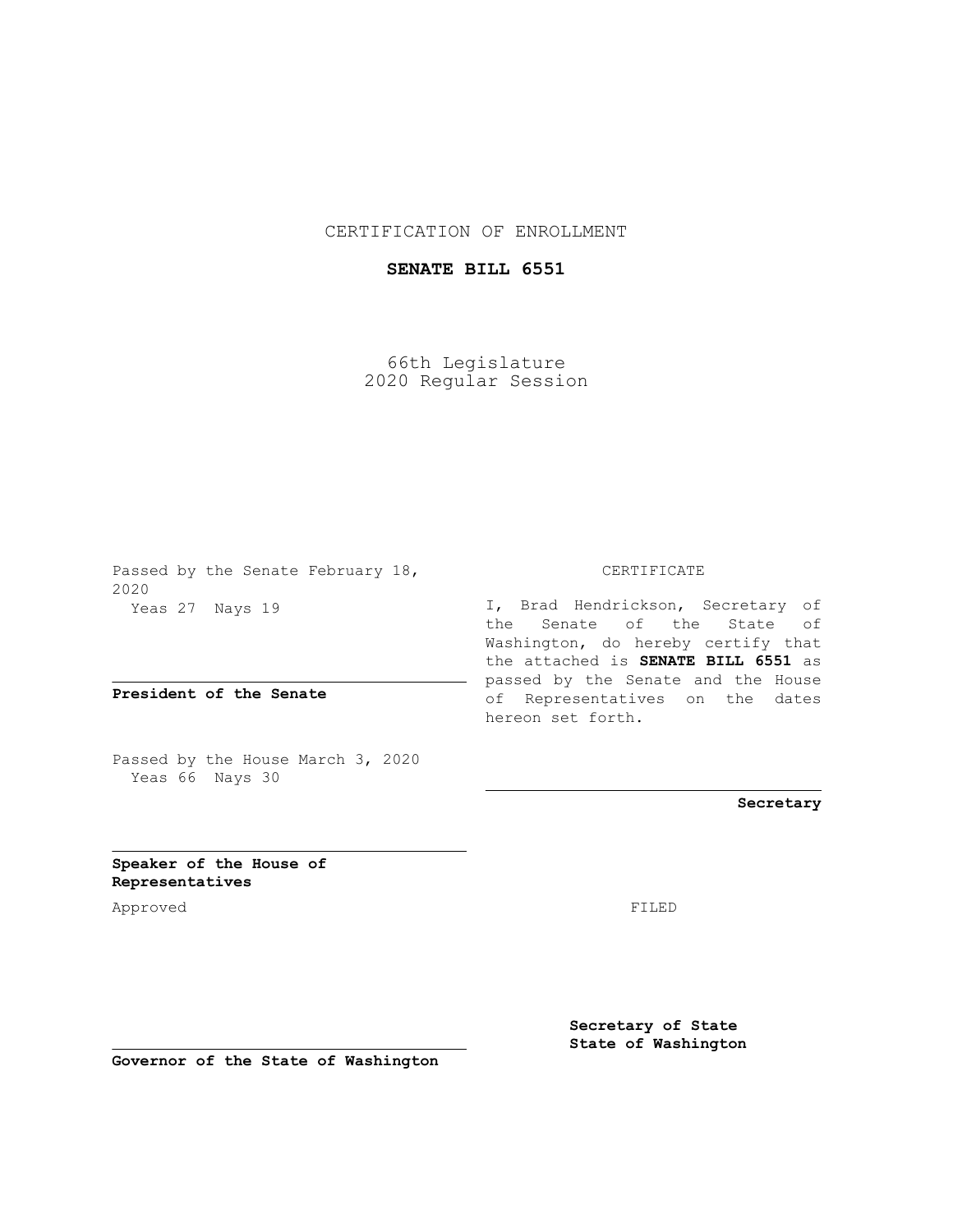## **SENATE BILL 6551**

Passed Legislature - 2020 Regular Session

**State of Washington 66th Legislature 2020 Regular Session**

**By** Senators Stanford, Saldaña, Darneille, Dhingra, Frockt, Hasegawa, and Wilson, C.

Read first time 01/22/20. Referred to Committee on Health & Long Term Care.

 AN ACT Relating to integrating international medical graduates into Washington's health care delivery system; amending RCW 18.71.051 and 18.71.095; adding new sections to chapter 18.71 RCW; and 4 providing an expiration date.

5 BE IT ENACTED BY THE LEGISLATURE OF THE STATE OF WASHINGTON:

6 NEW SECTION. **Sec. 1.** A new section is added to chapter 18.71 7 RCW to read as follows:

8 (1) The international medical graduate implementation work group 9 is established. The work group membership must consist of the 10 following members appointed by the governor:

11 (a) A representative from the commission;

12 (b) A representative from the department of health, health 13 systems quality assurance division;

14 (c) A representative from the University of Washington school of 15 medicine graduate medical education program;

16 (d) A representative from the Washington State University Elson 17 S. Floyd college of medicine graduate medical education program;

18 (e) A representative from the Pacific Northwest University of 19 Health Sciences college of osteopathic medicine graduate medical 20 education program;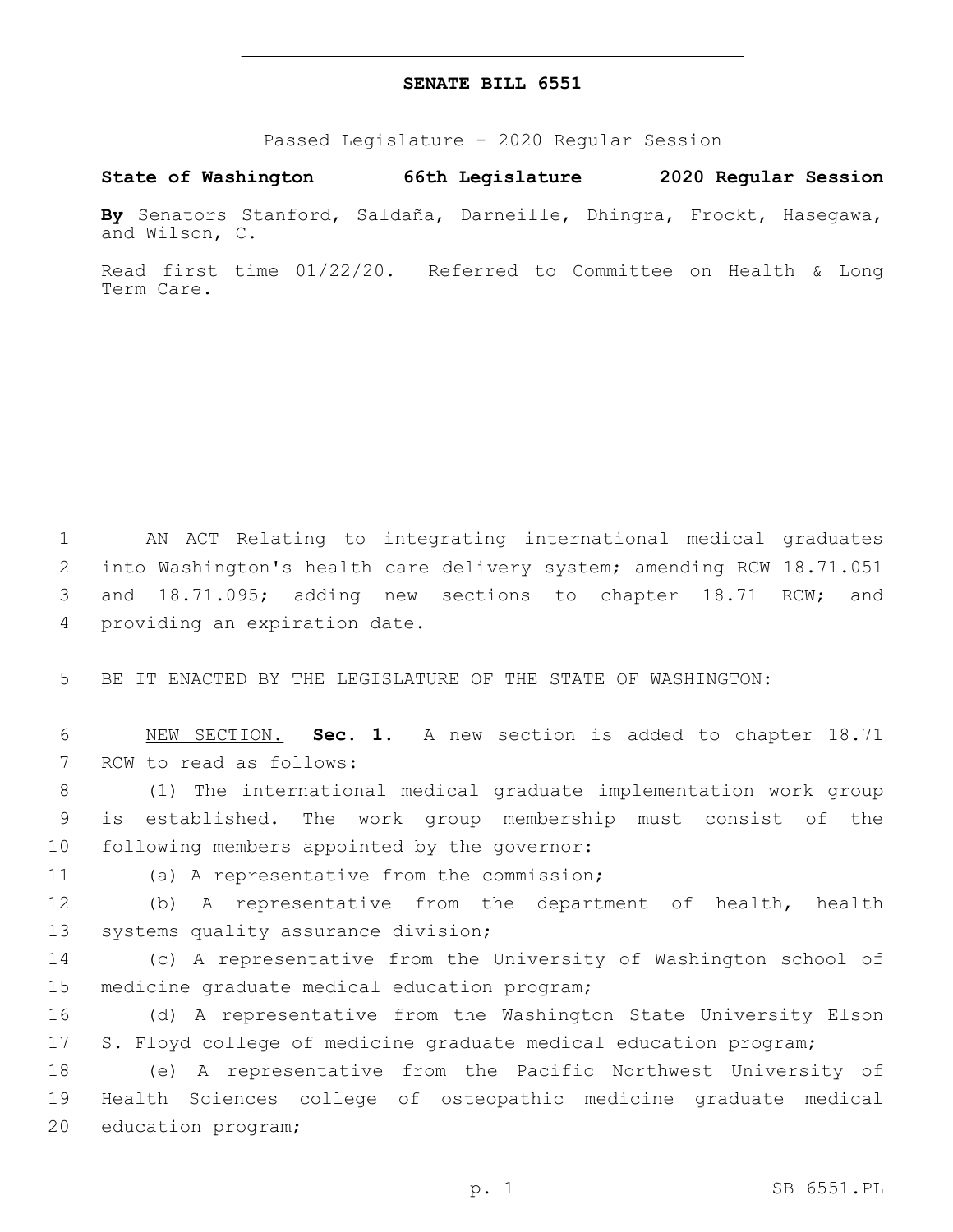1 (f) A representative from a statewide association representing 2 physicians;

3 (g) A representative from the Washington state family medicine residency network;4

5 (h) A representative from a primary care health care employer in a rural or underserved area of Washington;6

7 (i) A representative from a health carrier offering coverage in a 8 rural or underserved area of Washington;

9 (j) A licensed physician with experience working with 10 international medical graduates;

11 (k) A representative from an organization specializing in refugee 12 advocacy in Washington;

13 (l) A representative from an organization serving refugee 14 physicians and international medical graduates;

15 (m) A representative from an organization offering counseling and 16 educational programs to internationally trained health professionals;

17 (n) A representative from an organization representing community 18 and migrant health centers; and

19 (o) At least two international medical graduates.

20 (2) Staff support for the work group must be provided by the 21 department of health.

(3) The work group shall:22

23 (a) Propose clinical readiness criteria for international medical 24 graduates using published benchmarks for medical school graduation or 25 residency admission;

26 (b) Propose a grant award process for distributing funds for 27 approved entities to provide career guidance and clinical training to 28 international medical graduates;

 (c) Propose an evaluation process to grant a hardship waiver to international medical graduates who cannot provide all necessary documentation for licensure due to circumstances outside their 32 control; and

33 (d) Provide policy recommendations to the legislature.

34 (4) The work group must submit an annual report to the 35 legislature by June 30, 2021, and yearly thereafter.

36 (5) This section expires July 1, 2025.

37 NEW SECTION. **Sec. 2.** A new section is added to chapter 18.71 38 RCW to read as follows: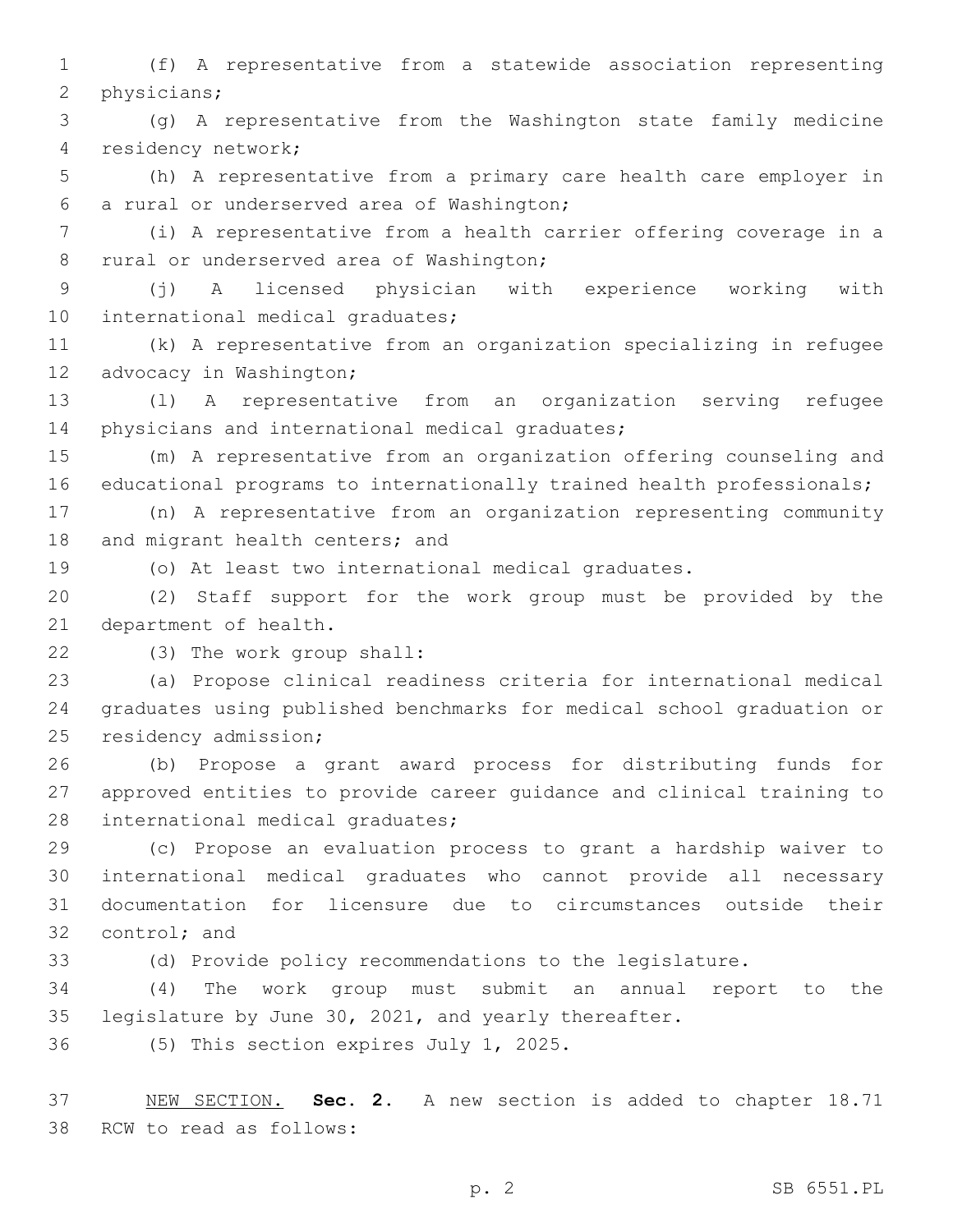Based on recommendations from the international medical graduate implementation work group, the commission shall adopt a clinical assessment to determine the readiness of international medical graduates to apply and serve in residency programs and adopt a grant award process for distributing funds pursuant to section 3 of this 6 act.

 NEW SECTION. **Sec. 3.** A new section is added to chapter 18.71 8 RCW to read as follows:

 Subject to appropriation by the legislature and donations received from public and private entities, the department of health 11 shall award grant funding to:

 (1) Approved entities for career guidance and support services to international medical graduates including, but not limited to, assistance with educational commission for foreign medical graduates certification application and United States medical licensing 16 examination preparation; and

 (2) Health care facilities or clinical programs to provide supervised clinical training to international medical graduates.

 **Sec. 4.** RCW 18.71.051 and 2011 c 138 s 1 are each amended to 20 read as follows:

 (1) Applicants for licensure to practice medicine who have graduated from a school of medicine located outside of the states, territories, and possessions of the United States, the District of Columbia, or the Dominion of Canada, shall file an application for licensure with the commission on a form prepared by the secretary with the approval of the commission. Each applicant shall furnish proof satisfactory to the commission of the following:

 $((+1))$  (a) That he or she has completed in a school of medicine a resident course of professional instruction equivalent to that required in this chapter for applicants generally;

 $((+2)+(a))$   $(b)$   $(i)$  Except as provided in (b) $(ii)$  of this subsection, that he or she meets all the requirements which must be met by graduates of the United States and Canadian school of medicine except that he or she need not have graduated from a school of 35 medicine approved by the commission;

36  $((+b))$  (ii) An applicant for licensure under this section is not required to meet the requirements of RCW 18.71.050(1)(b) if he or she furnishes proof satisfactory to the commission that he or she has: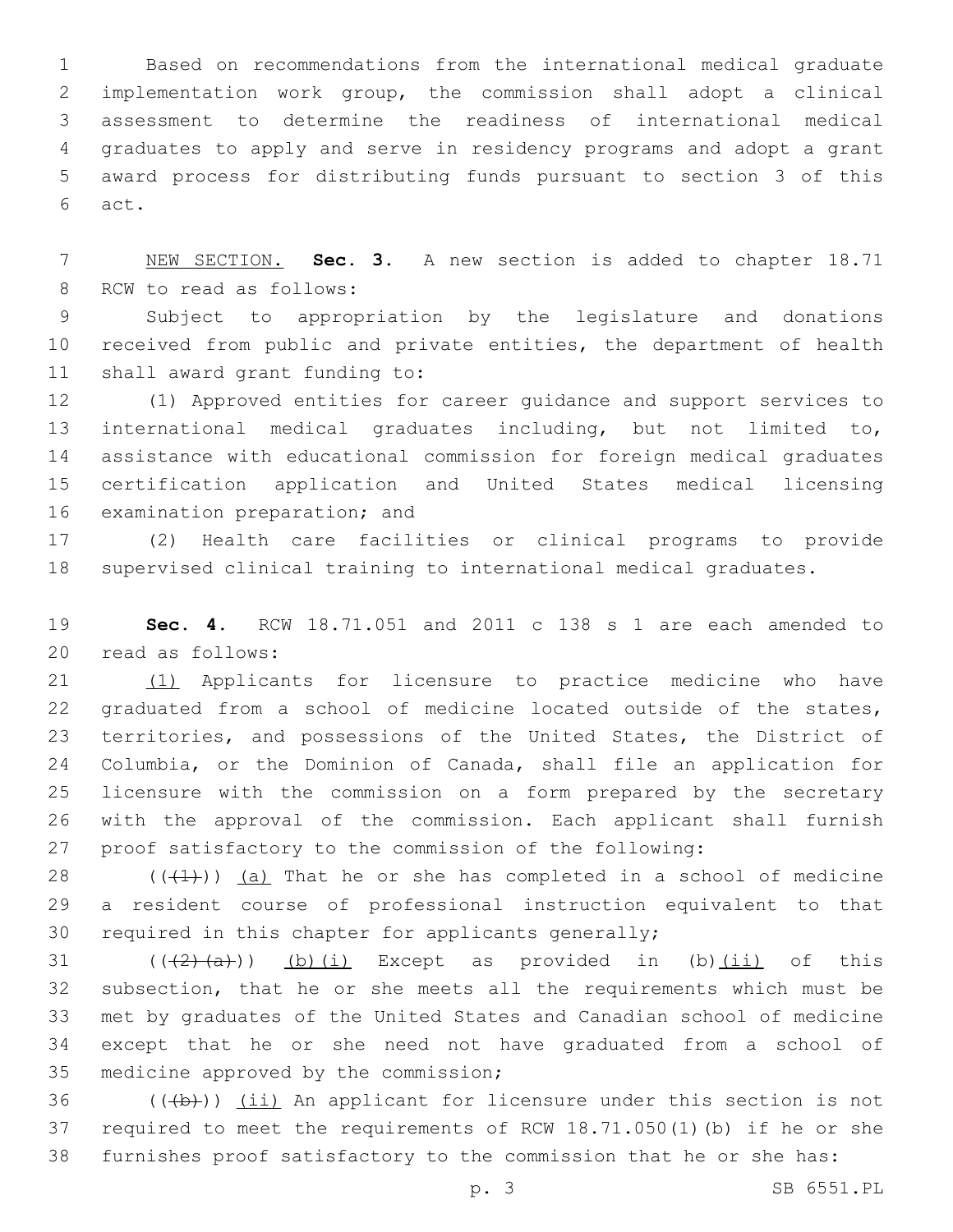1  $((+i)(A))$   $(A)(I)$  Been admitted as a permanent immigrant to the United States as a person of exceptional ability in sciences pursuant to the rules of the United States department of labor; or

4 (((B))) (II) Been issued a permanent immigration visa; and

5 (( $(i+1)$ ) (B) Received multiple sclerosis certified specialist status from the consortium of multiple sclerosis centers; and

7 (( $(i+ii)$ ) (C) Successfully completed at least twenty-four months of training in multiple sclerosis at an educational institution in the United States with an accredited residency program in neurology 10 or rehabilitation;

 $((+3+))$  (c) That he or she has satisfactorily passed the examination given by the educational council for foreign medical graduates or has met the requirements in lieu thereof as set forth in 14 rules adopted by the commission;

15  $((44))$   $(d)$  That he or she has the ability to read, write, speak, understand, and be understood in the English language.

 (2) An applicant may obtain an exceptional qualification waiver, 18 waiving requirements determined by the commission in rule, if they possess an acceptable body of work related to research, medical 20 excellence, or employment, and have the recommendation of other 21 national or international experts in the same specialty or field.

 **Sec. 5.** RCW 18.71.095 and 2017 c 45 s 1 are each amended to read 23 as follows:

 The commission may, without examination, issue a limited license to persons who possess the qualifications set forth herein:

 (1) The commission may, upon the written request of the secretary of the department of social and health services or the secretary of corrections, issue a limited license to practice medicine in this state to persons who have been accepted for employment by the department of social and health services or the department of corrections as physicians; who are licensed to practice medicine in another state of the United States or in the country of Canada or any province or territory thereof; and who meet all of the qualifications 34 for licensure set forth in RCW 18.71.050.

 Such license shall permit the holder thereof to practice medicine only in connection with patients, residents, or inmates of the state institutions under the control and supervision of the secretary of the department of social and health services or the department of corrections.39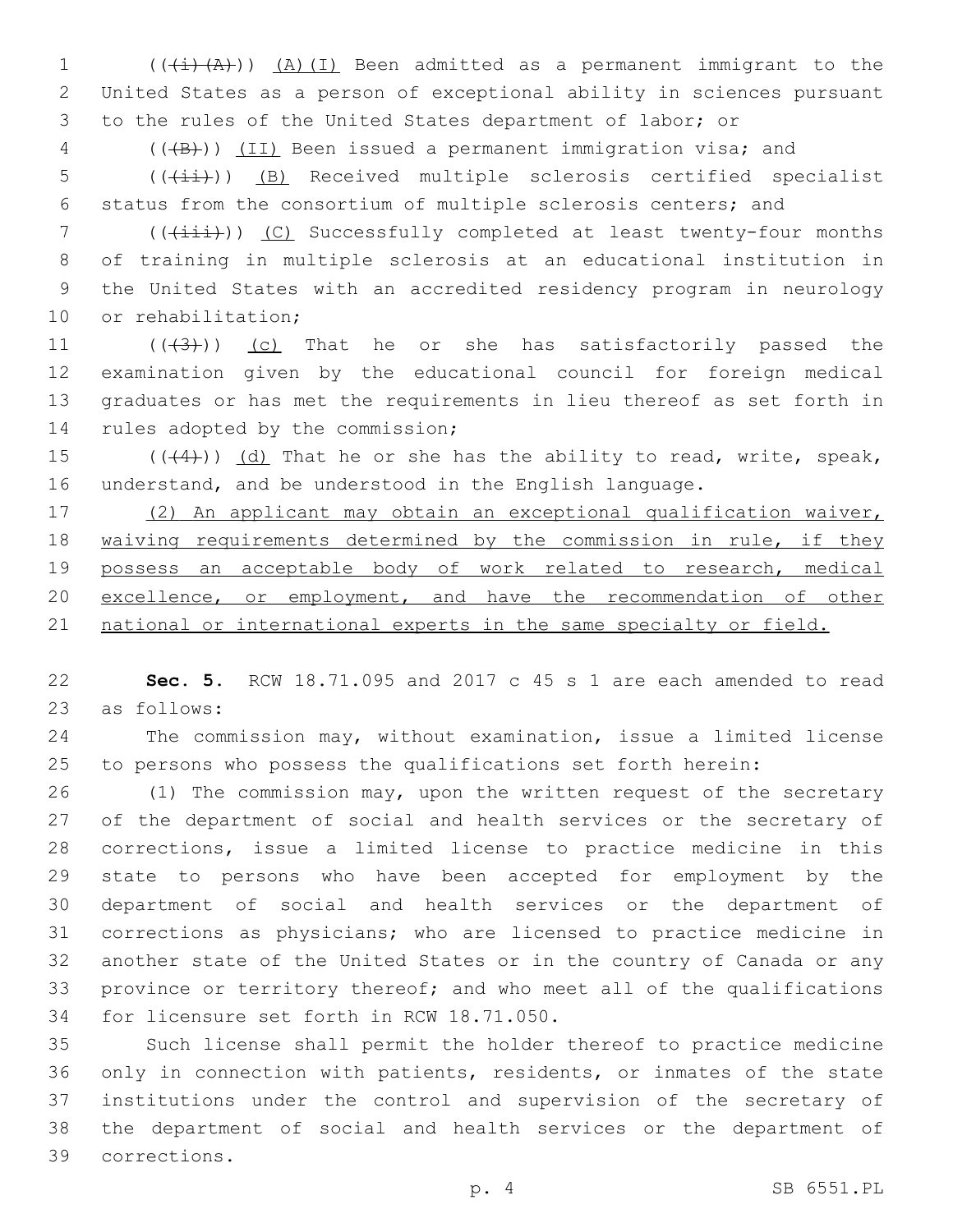(2) The commission may issue a limited license to practice medicine in this state to persons who have been accepted for employment by a county or city health department as physicians; who are licensed to practice medicine in another state of the United States or in the country of Canada or any province or territory thereof; and who meet all of the qualifications for licensure set 7 forth in RCW 18.71.050.

 Such license shall permit the holder thereof to practice medicine only in connection with his or her duties in employment with the city 10 or county health department.

 (3) Upon receipt of a completed application showing that the applicant meets all of the requirements for licensure set forth in RCW 18.71.050 except for completion of two years of postgraduate medical training, and that the applicant has been appointed as a resident physician in a program of postgraduate clinical training in this state approved by the commission, the commission may issue a limited license to a resident physician. Such license shall permit the resident physician to practice medicine only in connection with his or her duties as a resident physician and shall not authorize the physician to engage in any other form of practice. Each resident physician shall practice medicine only under the supervision and control of a physician licensed in this state, but such supervision and control shall not be construed to necessarily require the personal presence of the supervising physician at the place where 25 services are rendered.

 (4)(a) Upon nomination by the dean of an accredited school of medicine in the state of Washington or the chief executive officer of a hospital or other appropriate health care facility licensed in the state of Washington, the commission may issue a limited license to a physician applicant invited to serve as a teaching-research member of the institution's instructional staff if the sponsoring institution and the applicant give evidence that he or she has graduated from a recognized medical school and has been licensed or otherwise privileged to practice medicine at his or her location of origin. Such license shall permit the recipient to practice medicine only within the confines of the instructional program specified in the application and shall terminate whenever the holder ceases to be involved in that program, or at the end of one year, whichever is earlier. Upon request of the applicant and the institutional authority, the license may be renewed. The holder of a teaching

p. 5 SB 6551.PL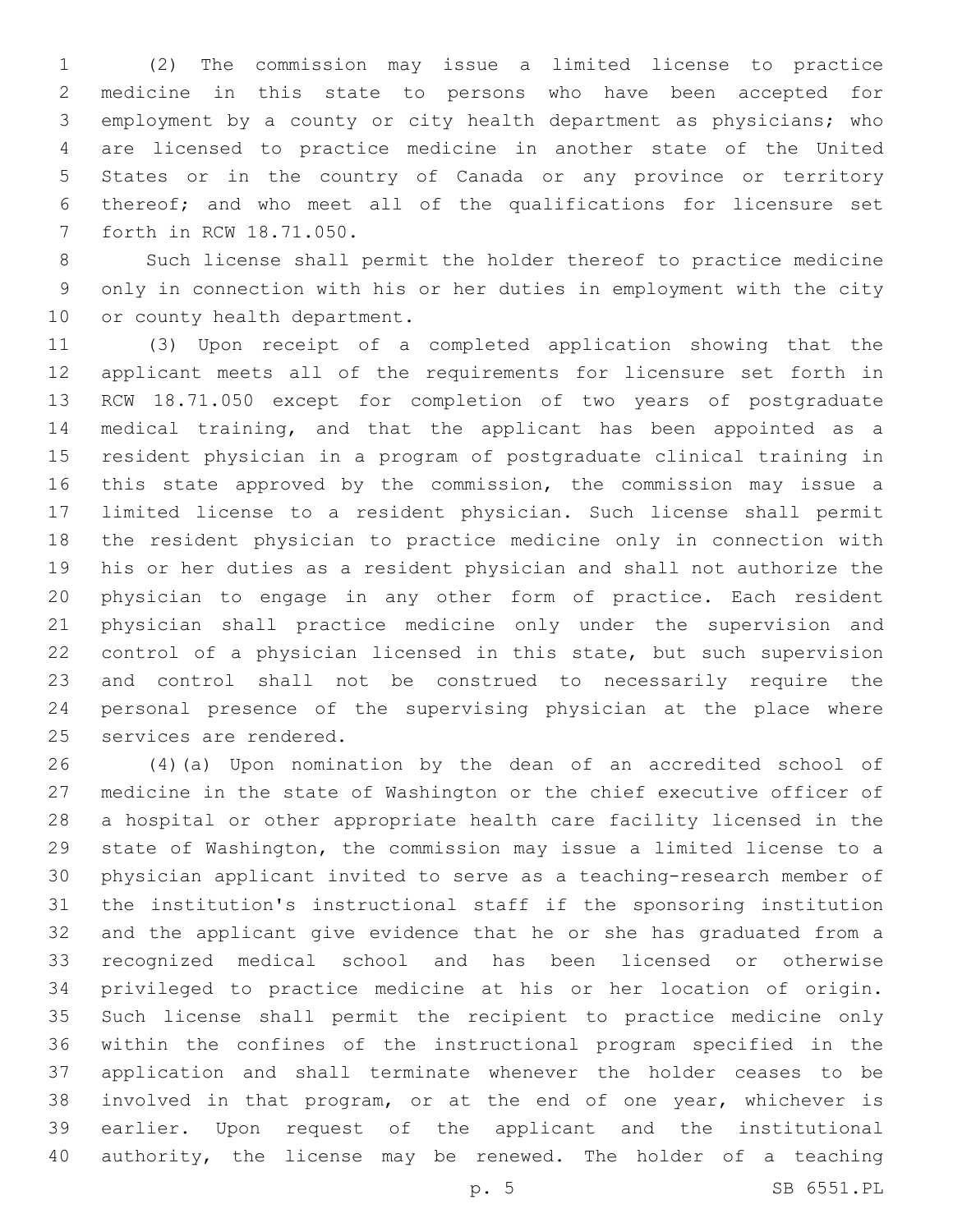research license under this subsection (4)(a) is eligible for full 2 licensure if the following conditions are met:

 (i) If the applicant has not graduated from a school of medicine located in any state, territory, or possession of the United States, the District of Columbia, or the Dominion of Canada, the applicant must satisfactorily pass the certification process by the educational 7 commission for foreign medical graduates;

 (ii) The applicant has successfully completed the exam 9 requirements set forth by the commission by rule;

 (iii) The applicant has the ability to read, write, speak, understand, and be understood in the English language at a level acceptable for performing competent medical care in all practice 13 settings;

 (iv) The applicant has continuously held a position of associate professor or higher at an accredited Washington state medical school 16 for no less than three years; and

 (v) The applicant has had no disciplinary action taken in the 18 previous five years.

 (b) Upon nomination by the dean of an accredited school of medicine in the state of Washington or the chief executive officer of any hospital or appropriate health care facility licensed in the state of Washington, the commission may issue a limited license to an applicant selected by the sponsoring institution to be enrolled in one of its designated departmental or divisional fellowship programs provided that the applicant shall have graduated from a recognized medical school and has been granted a license or other appropriate certificate to practice medicine in the location of the applicant's origin. Such license shall permit the holder only to practice medicine within the confines of the fellowship program to which he or she has been appointed and, upon the request of the applicant and the sponsoring institution, the license may be renewed by the commission.

 All persons licensed under this section shall be subject to the jurisdiction of the commission to the same extent as other members of the medical profession, in accordance with this chapter and chapter 18.130 RCW.35

 Persons applying for licensure and renewing licenses pursuant to this section shall comply with administrative procedures, administrative requirements, and fees determined as provided in RCW 43.70.250 and 43.70.280. Any person who obtains a limited license 40 pursuant to this section may apply for licensure under this chapter,

p. 6 SB 6551.PL